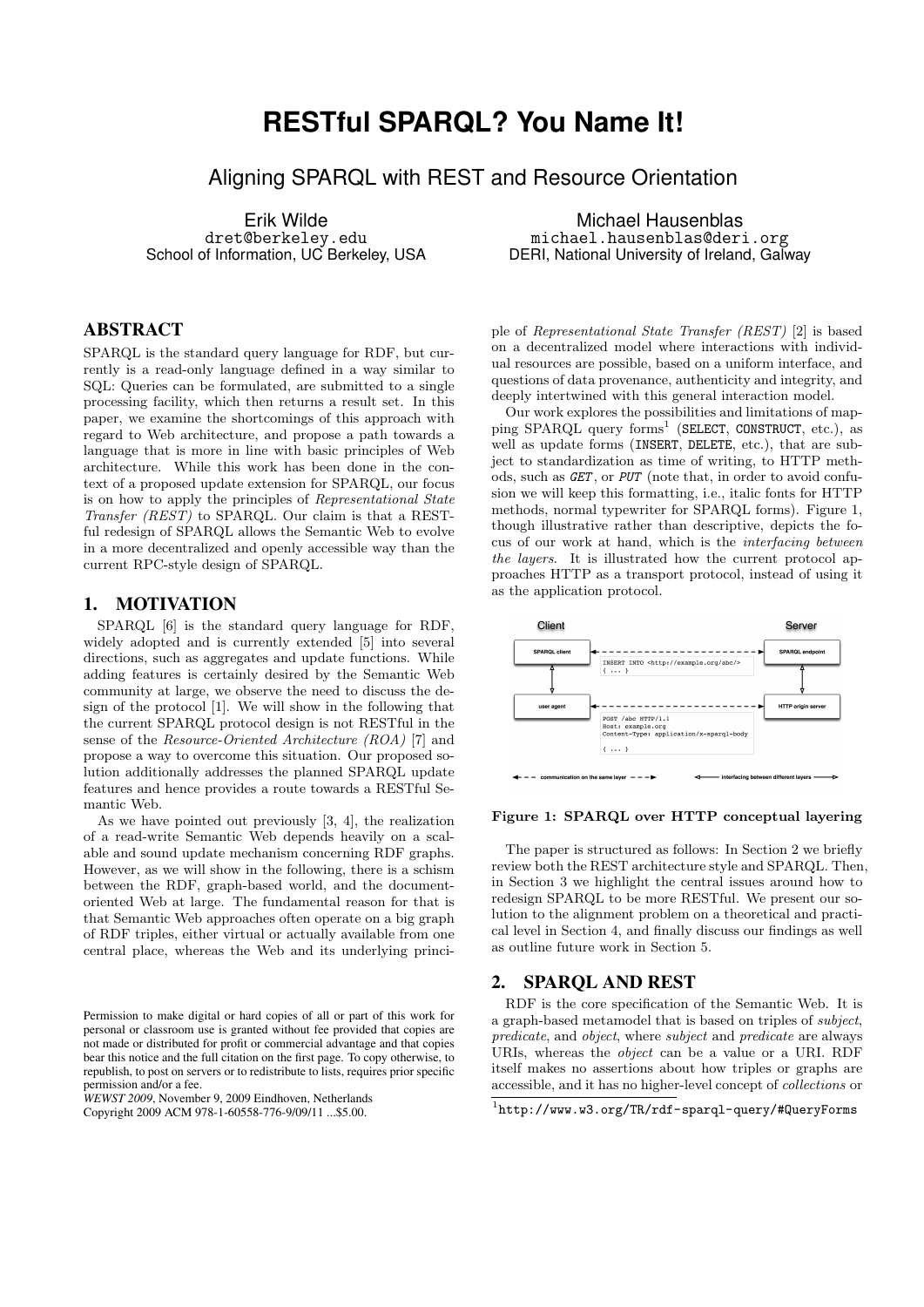documents. SPARQL introduces such a concept in the form of named graphs, but this concept only exists in the context of SPARQL, is not necessarily supported in all SPARQL implementations, and is not part of any interaction model around SPARQL-accessible collections of RDF data.

REST is the architectural style underlying the Web itself, it has been distilled from the core specifications of the Web, and the most important constraint is that in RESTful systems, everything is exposed as a resource via a uniform interface. This is different from traditional middleware and other distributed systems approaches, which often start from the procedural model of local programming approaches, and then extend this to Remote Procedure Call (RPC) models in an attempt to hide distribution and failure and to allow programmers to work with a distributed system as they would with a local system. REST, on the other hand, is built around the idea of decentralized systems, which means that it is not a design goal to hide distribution; on the contrary, accessing remote resources is made explicit through using their identifiers, and programmers have to take into account that remote accesses can fail.

While REST is simply an architectural style, various acronyms have been proposed to name the instantiation of that style in the Web technologies we have today, most importantly URIs, HTTP, HTML, media types, and XML. Resource Oriented Architecture (ROA) and Web Oriented Architecture  $(WOA)$  both are terms that are being used, but for the purpose of this paper, we will continue to use the term REST, but will refer to the specific technologies used in today's Web, and not just the general architectural style.

## 2.1 RESTful Architectures

RESTful design revolves interactions around resources; resources identify all relevant concepts in the application space (information resources as well as state), interactions are based on a uniform interface implemented for all resources, resources can have various media types (identification of the media type is part of uniform interface), and applications interact with RESTful services by traversing a network of resources interconnected by links.

RESTful architectures differ from RPC-style architectures mainly in their more explicit way of dealing with distribution (instead of trying to hide distribution, applications must be aware of the fact that they are interacting in a distributed, unreliable, and possible hostile environment), and in turning the traditional RPC model upside down [9]. In RPC, the prime abstraction is the function that can be called, and objects in services often are identified, but this identification typically is only within the context of a particular service or application. In REST, on the other hand, identification via URI is the primary architectural concern, and functions are not all that important because the usage of a uniform interface for interactions makes it much easier to understand the possible interactions with a resource.

The debate around the advantages of RESTful vs. RPCstyle services (mostly in the form of SOAP/WS-\* services) is still ongoing. The biggest difference is probably the main focus: RPC-style services focus on development-time advantages, have good support for tooling (such as generating stubs from interface descriptions), and generally try to provide programmers with the convenience of an environment that tries to hide distribution as much as possible, creating the perception of programming a single system. REST, on

the other hand, focuses more on loose coupling, runtime issues such as the ability to rely on a uniform interface, and forces programmers to accept the fact that they are developing in an environment that is heterogeneous, unreliable, and possible hostile. This different "world view" is well reflected in the two biggest user groups of RPC vs. REST: RPC is most popular in enterprise IT, which often starts with the explicit goal of building one integrated system, and traditionally has been using middleware platforms. REST is most popular in the world of smaller players in the context of the Web, where it is necessary to quickly expose, use, reuse, and repurpose existing services, and where there is not even an implicit goal of building one integrated system: the world of the Web is loosely coupled, heterogeneous, and the easier services can be used, the more they will be used. This is highlighted by the fact that many of the major players on the Web (such as Google and Flickr) have seen much less uptake of their SOAP APIs than of their REST APIs, and sometimes even stopped supporting the SOAP API due to a lack of interest.

Another important issue about RESTful services is that they can be easily mixed and remixed, because they implement the same interface and resources are addressed in a way that is consistent across services. This makes it easy to combine RESTful services, but as a prerequisite for this, these services must properly expose all relevant resources via URIs, and must support HTTP interactions with those URIs, so that the services can be used in a RESTful fashion.

## 2.2 The SPARQL Protocol

SPARQL [6] can be regarded as being on the same level as SQL: It is a query language based on a certain metamodel, that operates on a database storing data of that metamodel, and returns a query result in that metamodel. SPARQL as such has little to do with the Web's RESTful underpinnings, it is just a back-end language for querying a database. The SPARQL protocol [1] is providing a means how to package a request and a response in SOAP or in HTTP messages, but it does not change SPARQL's basic approach of an "endpoint" which is returning a result that is not embedded into a network of URI-identified resources that support HTTP interactions.

## *2.2.1 The Current State*

The SPARQL Protocol defines a means of conveying SPARQL queries from query clients to query processors. The protocol essential comprises two parts, (i) an abstract interface independent of any concrete binding to another protocol, and (ii) HTTP and SOAP bindings of the abstract interface. The SPARQL Protocol is described abstractly with the Web Services Description Language (WSDL). We will focus on the HTTP binding in the following, as this seems to be the more Web-oriented approach.

In fact, there are two HTTP bindings defined in the SPARQL Protocol, queryHttpGet and queryHttpPost, where the latter should be used in cases where the URL-encoded query exceeds practical limits. This design violates basic REST principles, since the request method used in the uniform interface (in this case, the HTTP protocol) has to be based on the interaction semantics, not on implementation details. In REST, this difference is important because GET is supposed to be idempotent and safe, whereas POST has none of those properties. Since the current SPARQL version is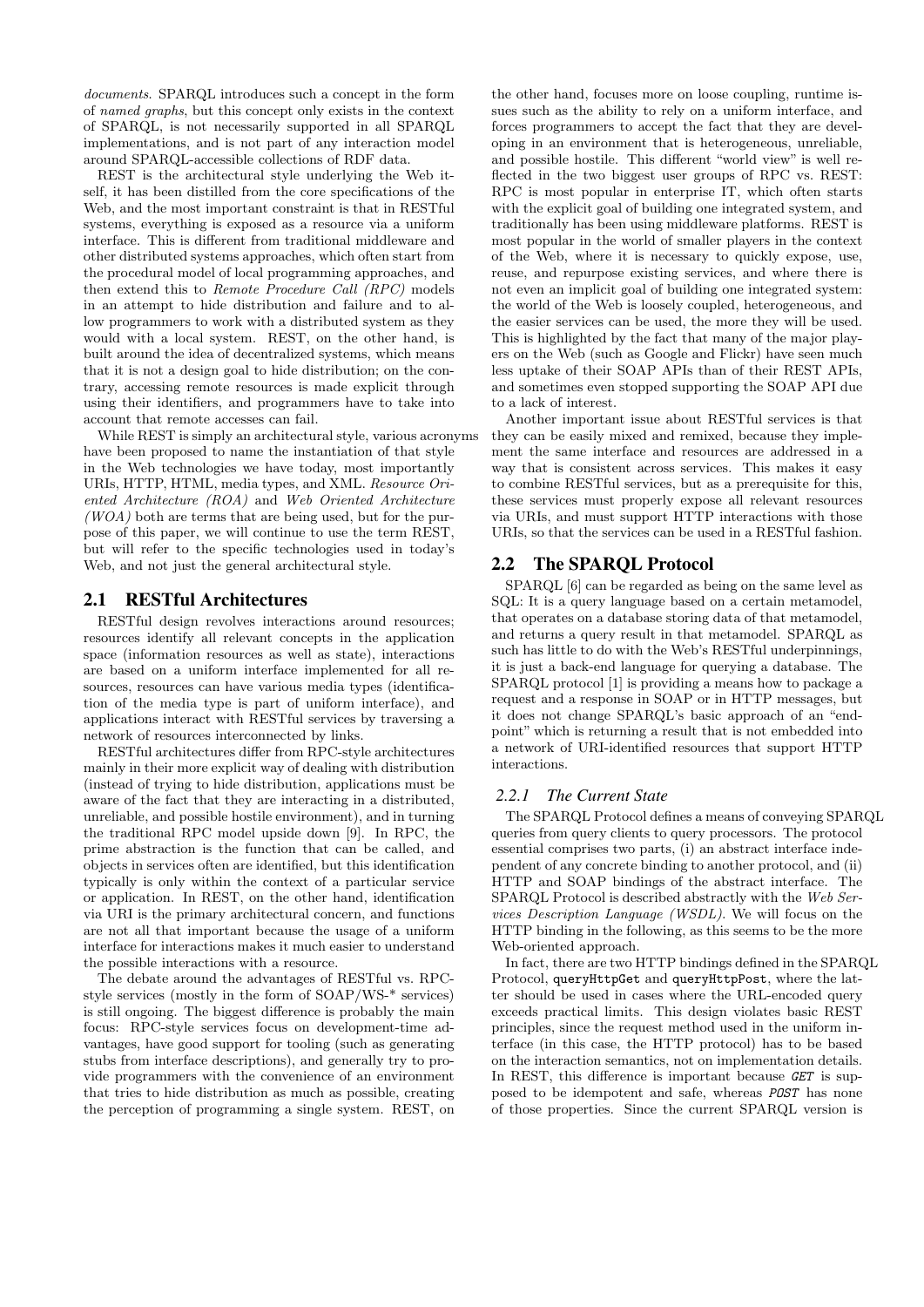read-only, the best conceptual choice would be to use GET. POST has been chosen because for longer queries the URIbased query syntax may exceed length limitations of HTTP implementations (often around 4KB). While it is possible to use GET requests with a message body (which could be used to submit the query), the current HTTP specification unfortunately is silent about whether this is allowed or disallowed, and consequently, implementations differ in their handling of **GET** requests with message bodies.

#### *Conclusion.*

The above discussed, "read-only" version of the SPARQL Protocol is (almost) RESTful.

#### *2.2.2 The Planned Extensions*

As outlined in the planned features of the W3C SPARQL Working  $Group^2$ :

The Working Group has resolved to specify a SPARQL/Update language, but may also pursue a HTTP based graph update via the protocol. This issue is orthogonal to the SPARQL/Update language. Whether or not there will be a concrete mapping between SPARQL/Update and HTTP based graph update is currently under discussion in the working group.

The current discussion seems to tend into a POST-only direction. We will discuss issues with this solution and outline potential solutions in the following. The underlying problem is that a design based on a single endpoint and interactions with that endpoint only, or on RESTful resources exposed through actionable URIs is not a mere interface design issue; it has implications on the data model and the data that a query operates on and returns as a response.

REST considerations become much more important in scenarios beyond read-only access, because a richer set of interactions with RDF services would require well-designed mappings of how to expose these services' RDF through actionable URIs, and how it is possible to PUT, POST, GET, and DELETE RDF data using HTTP methods and interaction with URIs that have a well-defined relationship with the RDF triples managed by the service.

#### *Conclusion.*

RESTful SPARQL is not just a design issue of the SPARQL protocol. For the SPARQL protocol to become RESTful, SPARQL itself must be able to support such a protocol; specifically, it must support interactions with URI-identified resources.

## 3. ISSUES

The most important step in REST is to identify the resources that services want to build their interactions around, so that they can then be exposed as hyperlinked resource representations. We hence start from the information unit concept and claim that this is something that always has to be done on a per-applications basis, however it can be defined in ways which make it easy to find those information units. This might be achieved simply by locating them with

a SPARQL query, and then assigning identifiers to them, which can be used in an URI template mechanism.

What this does is essentially add a new level of RDF granularity; it introduces a concept which in many other scenarios is referred to as a document: A unit of data that is selfcontained (but contains links to other resources) and can be interacted with as a whole. We claim that this level of granularity not only is required to support RESTful interactions in RDF-centered scenarios; it is also required when it comes to issues such as data assurance, authenticity, integrity, security, and provenance, where is becomes essential to be able to talk about datasets and be able to talk about them by using RESTful identifiers.

The *discovery of information units* has to be addressed [8], that is, a method is needed to find out which information units are available. Additionally, the identification process could also expose this information by using feeds, so that the list of identifiers would be serialized as a feed [10], which is a well-known and widely supported RESTful interaction pattern on today's Web.

Our main goal is to reuse as much of today's Web technologies and Web practices, and the biggest missing part we have identified is the fact that SPARQL in its current design lacks the identifiable units that have to be identified (logically as well as by URI) to build a RESTful protocol around them.

Based on the current state and the premises given above, we have identified three main issues:

- SPARQL's grounding in RDF makes it harder to think of more meaningful coarse-grained units that can be exposed and accessed in a RESTful way; in SQL and XML one has certain "grouping" features built into the metamodel (tables/rows or documents), but this not the case in RDF, natively.
- The HTTP binding itself (see Section 2.2 for the current bindings and the current direction of the discussion).
- Eventually, there is no identity on RDF triple level, which makes it hard to realize the information unit concept.

With these three problems in mind, we submit that transforming SPARQL into a RESTful protocol requires an effort to be more explicit on the RDF metamodel level to name both triples and information units (i.e., graphs). Identifying and naming entities that are important for interactions is the first and most fundamental activity in designing RESTful services.

Since SPARQL is based on the RDF metamodel, these fundamental questions of how RDF data is named and actionable on the Web level needs to be resolved on the RDF level, but we propose to first use an implementation approach that will put a naming layer on top of an RDF store in an attempt to expose the store's contents in ways more aligned with Web architecture.

## 4. TOWARDS A RESTFUL SOLUTION

## 4.1 Potential Solutions

 $^{2}$ http://www.w $3.\text{org/TR/s}$ parql-features/ #sparql-update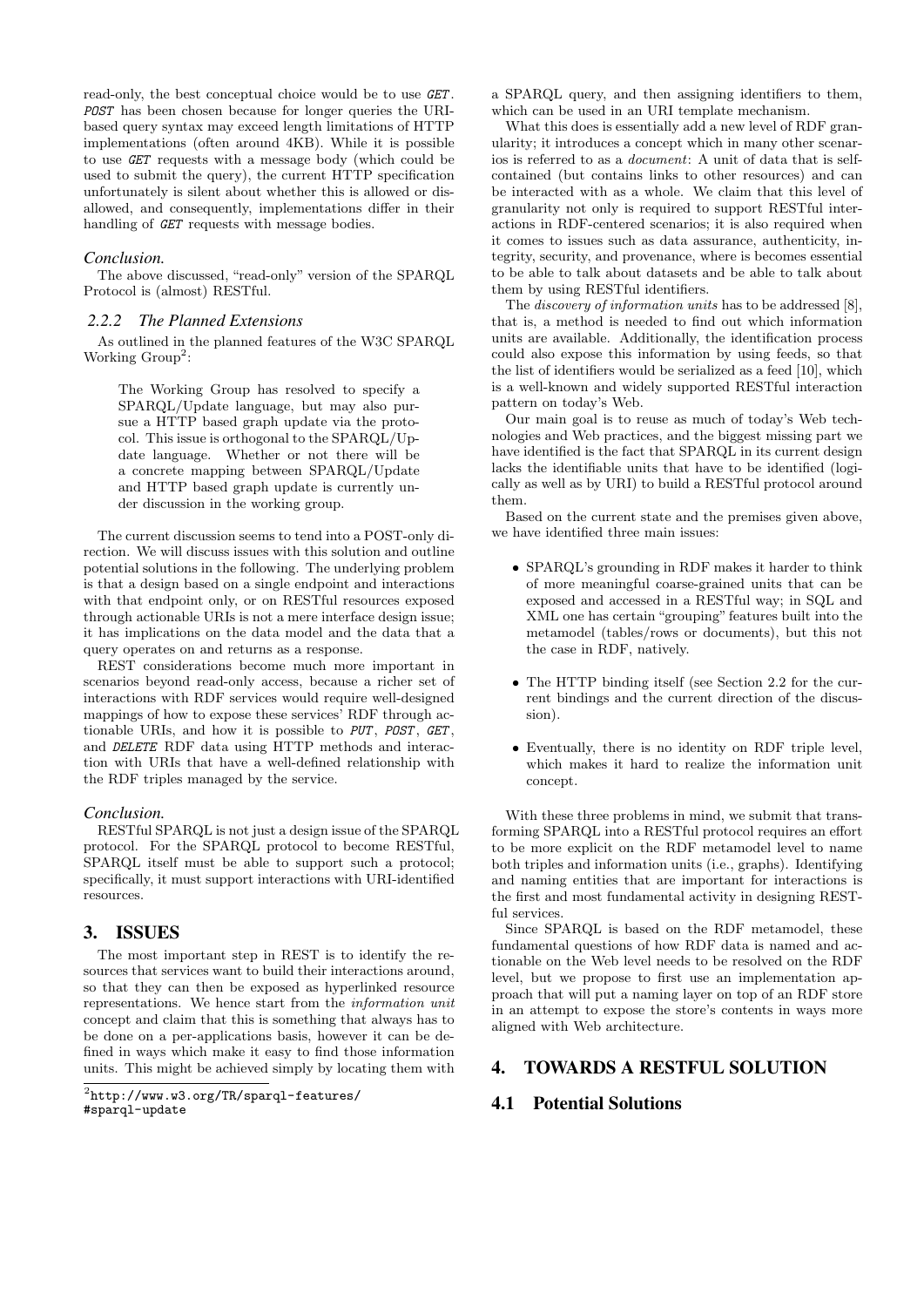To overcome the above discussed issues, we propose to use named graphs  $(NG)^3$  to identify information units. For certain RDF serializations such as RDFa, there is an implicit NG available (the URI of the hosting HTML document is the NG), but this is not true for all serializations of RDF data. We will hence operate under the following assumptions:

- Every RDF triple is in a NG; also the default graph has a URI. It is up to the back-end to decide how to assign triples to NGs; this can be based on explicit assignments, rule-based assignments such as authorship or ownership, or algorithmic decisions such as explicit triples vs. inferred triples.
- NG URIs are under the control of the SPARQL service, so that the data made available at the URIs can be interacted with using HTTP methods.
- Serializations of NGs can use any representation that allows interactions with the data in the NG; these can be various RDF serialization formats, as well as non-RDF formats such as XML or JSON.
- The mapping between SPAROL and exposed serializations must be bijective to ensure a lossless transformation in both directions, or if there is some loss of information (such as losing sequence information when going from XML to RDF), it must be guaranteed that this information is not relevant for the RDF model.

In a first attempt, we have identified the following possible solutions for a RESTful mapping of SPARQL forms:

- 1. Information unit-based: One NG per information unit (say, a book, a person, etc.). This option is easy to implement, however the chosen granularity might be to coarse-grained, and hence inefficient for largescale update operations. This option also depends on concepts to be explicitly identified and exposed, which might be appropriate in some scenarios, but might be too static and inflexible in others.
- 2. Subject-level: The subject resource is used as the HTTP resource. The advantage here is that there is no overhead concerning NG, however this (i) does not address RDF blank nodes, and (ii) it enforces an all or nothing operation on the subject level.
- 3. Triple-level: Every RDF triple is in a NG on its own (and can additionally be in an NG of an information unit it belongs to). This solution offers the advantage that all operations can be carried out effectively, however the overhead can be enormous for a huge number of triples.

## 4.2 An Early Demonstrator

To this end we have implemented a demonstrator using  $Jersey<sup>4</sup>$ , an open source JAX-RS (JSR 311) reference implementation. We have implemented the first option (information unit-based solution) in a client/server setup and tested

```
^4https://jersey.dev.java.net/
```
it with social network data represented in the Friend-Of-A-Friend (FOAF) vocabulary. See also Figure 2 for screenshots. The source code of our demonstrator is available on $line<sup>5</sup>$ .

In the current version of the demonstrator we have implemented SELECT, INSERT, and DELETE. An exemplary mapping for a SPARQL INSERT is shown in listing 1. Based on the inserted data, a follow-up SPARQL SELECT and its RESTful mapping is given in the code fragment in listing 2.

```
1 INSERT INTO
      \langle http://localhost:8083/sparsestfulql/default/erik>\langle \textit{http://http://dret.net/netdret/foaf.rdf\#me}\rangle\langle httip://xmlns.com/foaf/0.1/knows\rangle\langle h \, t \, t \, p \, : // \, sw - app \, . \, org/mic \, . \, xh \, tml \, \#i \, > \, .\overline{ }7
   8 PUT http :// localhost :8083/ sparestfulql / default / erik
 9
10 \n  - \n  <i>http://http://dret.net/netdret/foaf.rdf#me&gt; </i>\n  <i>http://zmlns.com/foaf/0.1/knows</i>\langle h\,t\,tp://xm\,l\,ns.\,com/fo\,af/0.1/knows12 \n  <htttp://sw-app.org/mic.nthml\#i>.
```
Listing 1: An exemplary RESTful SPARQL mapping for INSERT.

|                 | SELECT ?who ?whom                                                           |
|-----------------|-----------------------------------------------------------------------------|
| $\overline{2}$  | FROM NAMED                                                                  |
| 3               | $\langle h t t p : // local host : 8083/s parestfulql/default/erik \rangle$ |
| 4               |                                                                             |
| 5               | ?who $\n   ?whom.$                                                          |
|                 |                                                                             |
|                 |                                                                             |
| 8               | GET http://localhost:8083/sparestfulql/default/erik?                        |
| $\vert$         | $query = SELECT + %3f who + %3f whom + FROM + NAMED + %3c$                  |
| 10 <sup>1</sup> | http%3a%2f%2flocalhost%3a8083%2fsparestfulgl%2f                             |
| 11 I            | default%2ferik%3e+%7b%0a+%3fwho+                                            |
| 12              | %3chttp%3a%2f%2fxmlns.com%2f                                                |
|                 | 13 foaf%2f0.1%2fknows%3e+%3fwhom+.                                          |
|                 |                                                                             |

Listing 2: An exemplary RESTful SPARQL mapping for SELECT.

Though the experiments with our demonstrator are encouraging, they also highlight issues with this approach. For example, how should one deal a SPARQL DELETE? Obviously, the intention is to remove the referred triples, however, this contradicts with the HTTP semantics, which are about removing the entire resource itself.

## 5. CONCLUSIONS

In this position paper we have discussed the RESTful approach and highlighted issues with SPARQL in this respect. We have indicated potential solutions and started to work on a demonstrator that allows us to experiment with potential solutions. We aimed to tackle the high level mismatch between a REST API and one based on a query/update language with its three dimensions: (i) resources, (ii) verbs, and (iii) state transfer, with a strong focus on the first one. Regarding verbs we note that one of the defining characteristics of the RESTful approach is that the verbs of the interaction are given by HTTP, that is, in particular  $GET$ , PUT, POST, and DELETE. This contrasts to the RPC-style,

 $3$ http://www.w3.org/2004/03/trix/

 $^{5}$ http://bitbucket.org/mhausenblas/sparestfulql/